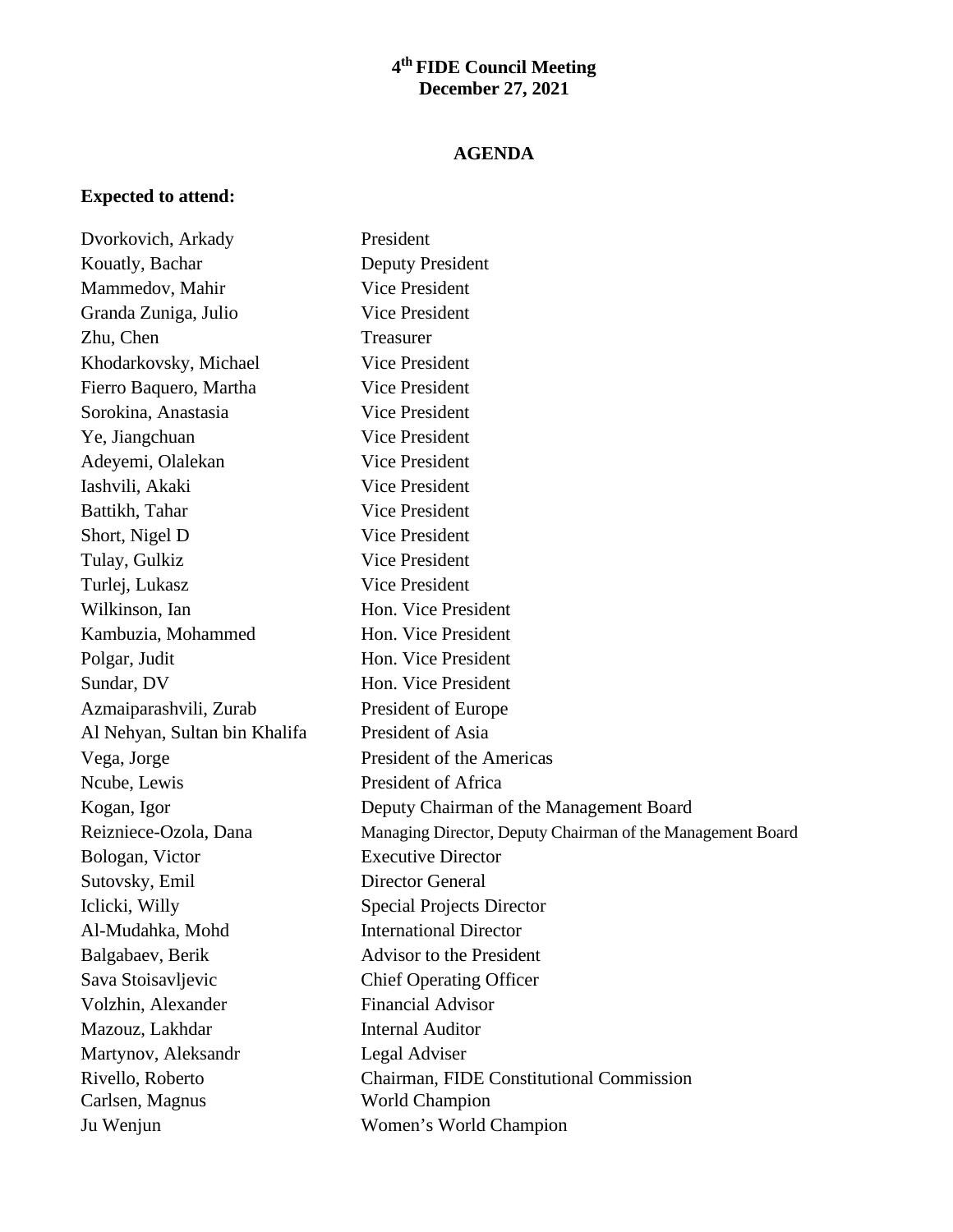#### **Section 1- Report of FIDE President**

1.1 Report of the FIDE President

## **Section 2- Financial matters**

- 2.1 Financial report
- 2.2 Verification Commission report
- 2.3 Budget 2022
- 2.4 Appointment of External Auditor for annual audit of FIDE accounts for 2022

#### **Section 3- Administrative matters**

#### 3.1 FIDE Congress 2021

- 3.2 FIDE Handbook update
- 3.2.1 FIDE Electoral Rules [Annex](https://doc.fide.com/docs/DOC/4FC2021/Annex%203.2.1a%20Electoral%20Rules.pdf) 3.2.1a
- 3.2.2 Ethics and Disciplinary Code [Annex](https://doc.fide.com/docs/DOC/4FC2021/Annex%203.2.2b%20NEW%20FIDE%20ETHICS%20%26%20DISCIPLINARY%20CODE%20(FINAL%20FINAL%20VERSION%20-%20FOR%20ADOPTION%20BY%20GENERAL%20ASSEMBLY).pdf) 3.2.2b
- 3.2.3 General Assembly Internal Rules [Annex](https://doc.fide.com/docs/DOC/4FC2021/Annex%203.2.3%20General%20Assembly%20Internal%20Rules.pdf) [3.2.3](https://doc.fide.com/docs/DOC/4FC2021/Annex%203.2.3%20General%20Assembly%20Internal%20Rules.pdf)
- 3.2.4 FIDE Congress Regulations [Annex](https://doc.fide.com/docs/DOC/4FC2021/Annex%203.2.4%20FIDE-Congress-Regulations%20s.pdf) [3.2.4](https://doc.fide.com/docs/DOC/4FC2021/Annex%203.2.4%20FIDE-Congress-Regulations%20s.pdf)
- 3.3 Update of the Corporate Social Responsibility Guidelines [Annex](https://doc.fide.com/docs/DOC/4FC2021/Annex%203.3%20FIDE%20Guidelines%20for%20Avoidance%20of%20the%20Conflict%20of%20Interest%20in%20Employment%20and%20Appointments.pdf) 3.3

## **Section 4- FIDE Calendar**

- 4.1 Chess Olympiad 2022
- 4.2 FIDE Grand Prix Series 2022
- 4.3 FIDE Candidates Tournament 2022
- 4.4 FIDE World Team Championship 2022
- 4.5 Bidding procedures for the major FIDE events.

## **Section 5- Online Chess**

5.1 Online tournament projects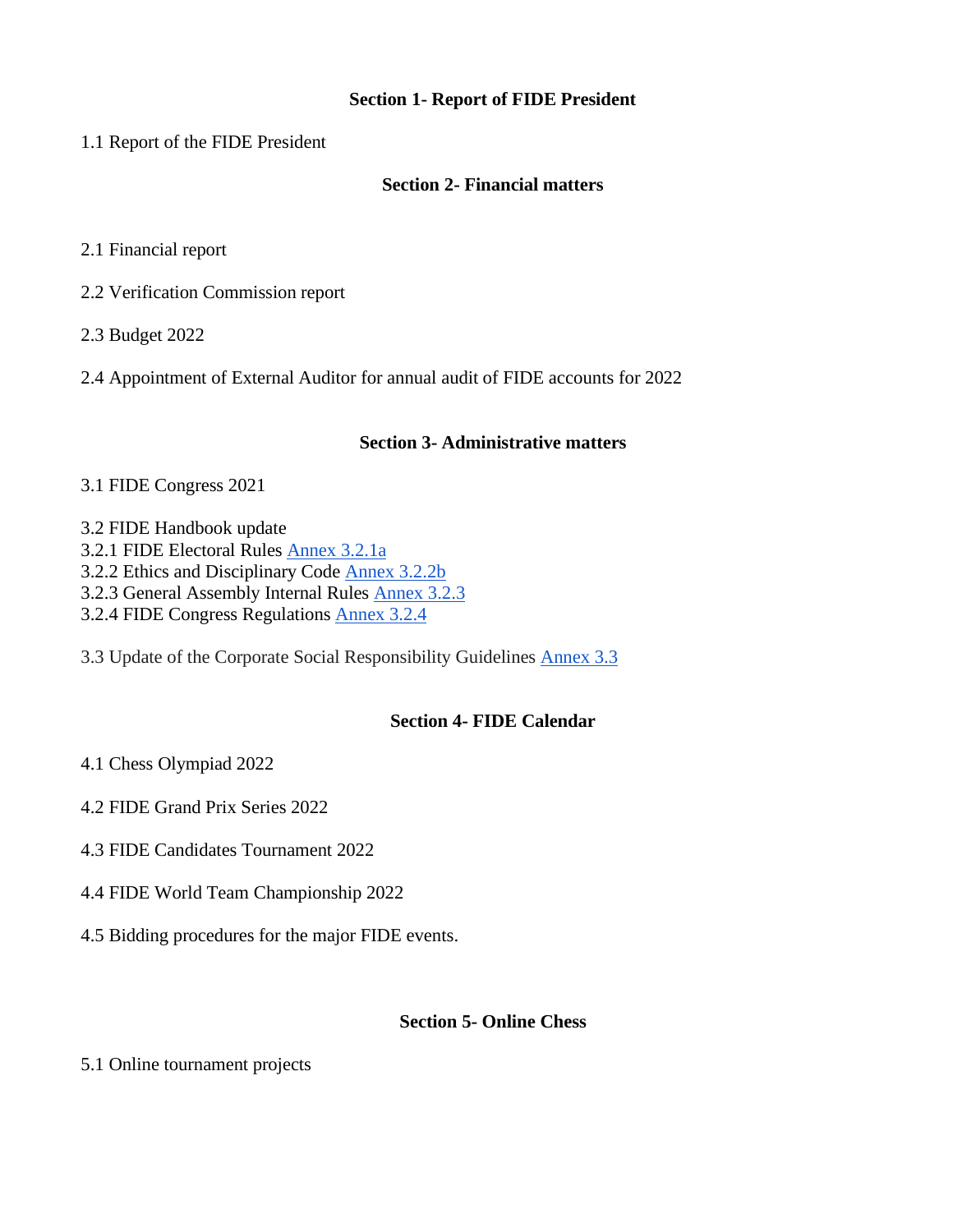#### **Section 6- Commissions**

6.1 Global Strategy Commission. Commission's report [Annex](https://doc.fide.com/docs/DOC/4FC2021/Annex%206.1%20GSC%20Report%20on%20activities%202021-4.pdf) 6.1

6.2 Arbiters' Commission (ARB)

6.2.1 Commission's report [Annex](https://doc.fide.com/docs/DOC/4FC2021/Annex%206.2.1%202021%204FC%20ARB%20Report.pdf) 6.2.1

6.2.2 The Council is invited to approve the recommendations of the Arbiters' Commission on Seminars, Classification upgrades, Amendments to the FIDE lecturer list, FA norms and titles.

6.3 Events Commission (EVE)

6.3.1 Commission's report [Annex](https://doc.fide.com/docs/DOC/4FC2021/Annex%206.3.1%202021%204th%20FC%20Meeting%20FIDE%20Events%20Commission.pdf) 6.3.1

6.3.2 The Council is invited to approve the recommendations of the Events Commission on titles.

6.4 Rules Commission (RC) 6.4.1 Commission's report [Annex](https://doc.fide.com/docs/DOC/4FC2021/Annex%206.4.1%20Report_of_RC_FIDECouncil2021.pdf) 6.4.1 6.4.2 Commission's proposal [Annex](https://doc.fide.com/docs/DOC/4FC2021/Annex%206.4.2%20%20ListOfChangesForUsingElectronicScoreSheet-V4.pdf) 6.4.2

6.5 Qualification Commission (QC) 6.5.1 The Council is invited to approve the recommendations of the Qualification Commission on titles.

6.6 Technical Commission (TEC) 6.6.1 Commission's proposal [Annex](https://doc.fide.com/docs/DOC/4FC2021/Annex%206.6.1%20FIDE%20Handbook%20TEC%20changes_1.pdf) 6.6.1

6.7 Trainers' Commission (TRG)

6.7.1 The Council is invited to approve the recommendations of the Trainers' Commission on titles and Academies

6.8 Ethics and Disciplinary Commission (EDC) 6.8.1 Commission's report [Annex](https://doc.fide.com/docs/DOC/4FC2021/Annex%206.8.1%20EDC%20report%20to%20FIDE%20Council%20December%202021.pdf) 6.8.1

6.9 Athletes' Commission (ATH) 6.9.1 Commission's proposal

## **Section 7- Continental Associations**

- 7.1 Report of Continental Association for Europe
- 7.2 Report of Continental Association for Americas

7.3 Report of Continental Association for Asia

7.4 Report of Continental Association for Africa